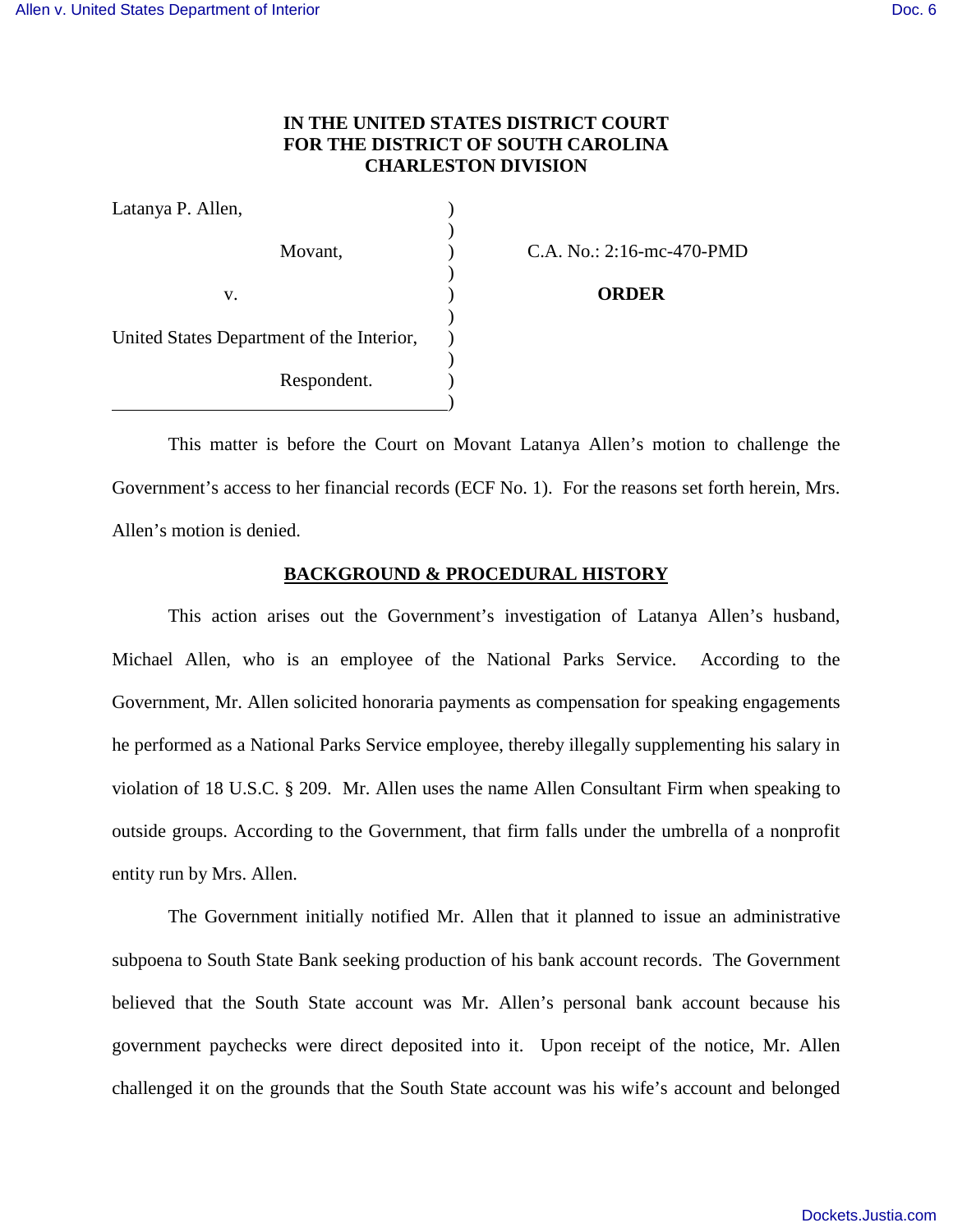solely to her. As a result, the Government agreed to withdraw the proposed administrative subpoena. Then, on November 17, 2016, the Government sent Mrs. Allen a notice at her home address seeking records for her South State bank account that received Mr. Allen's government paychecks.<sup>[1](#page-1-0)</sup> Mrs. Allen filed her motion challenging the proposed administrative subpoena on November 30, 2016, and the Government responded on December 13. Accordingly, this matter is now ripe for consideration.

#### **LEGAL STANDARD**

 A financial institution's customer "may file a motion to quash an administrative summons or judicial subpoena, or an application to enjoin a Government authority from obtaining financial records pursuant to a formal written request." 12 U.S.C. § 3410(a). The Court must deny the customer's motion if it finds "that there is a demonstrable reason to believe that the law enforcement inquiry is legitimate and reasonable belief that the records sought are relevant to that inquiry."  $12$  U.S.C. § 3410(c).

#### **DISCUSSION**

Mrs. Allen presents only one argument in her motion. She claims that she is not a National Parks Service employee, she has no connection to the Department of the Interior, and therefore South State Bank cannot be compelled to produce her financial records. The Court disagrees. First, the Court finds that the law enforcement inquiry here is legitimate because, among other things, the Government has discovered that Mr. Allen allegedly solicited and received honoraria and other payments from outside groups for giving speeches as a National Parks Service employee. Mrs. Allen's bank records are relevant to that legitimate inquiry because Mr. Allen's government paychecks are regularly deposited into Mrs. Allen's bank

<u>.</u>

<span id="page-1-0"></span><sup>1.</sup> Mrs. Allen's relevant account is held in her name only. It is unclear whether she holds any other bank accounts at South State.